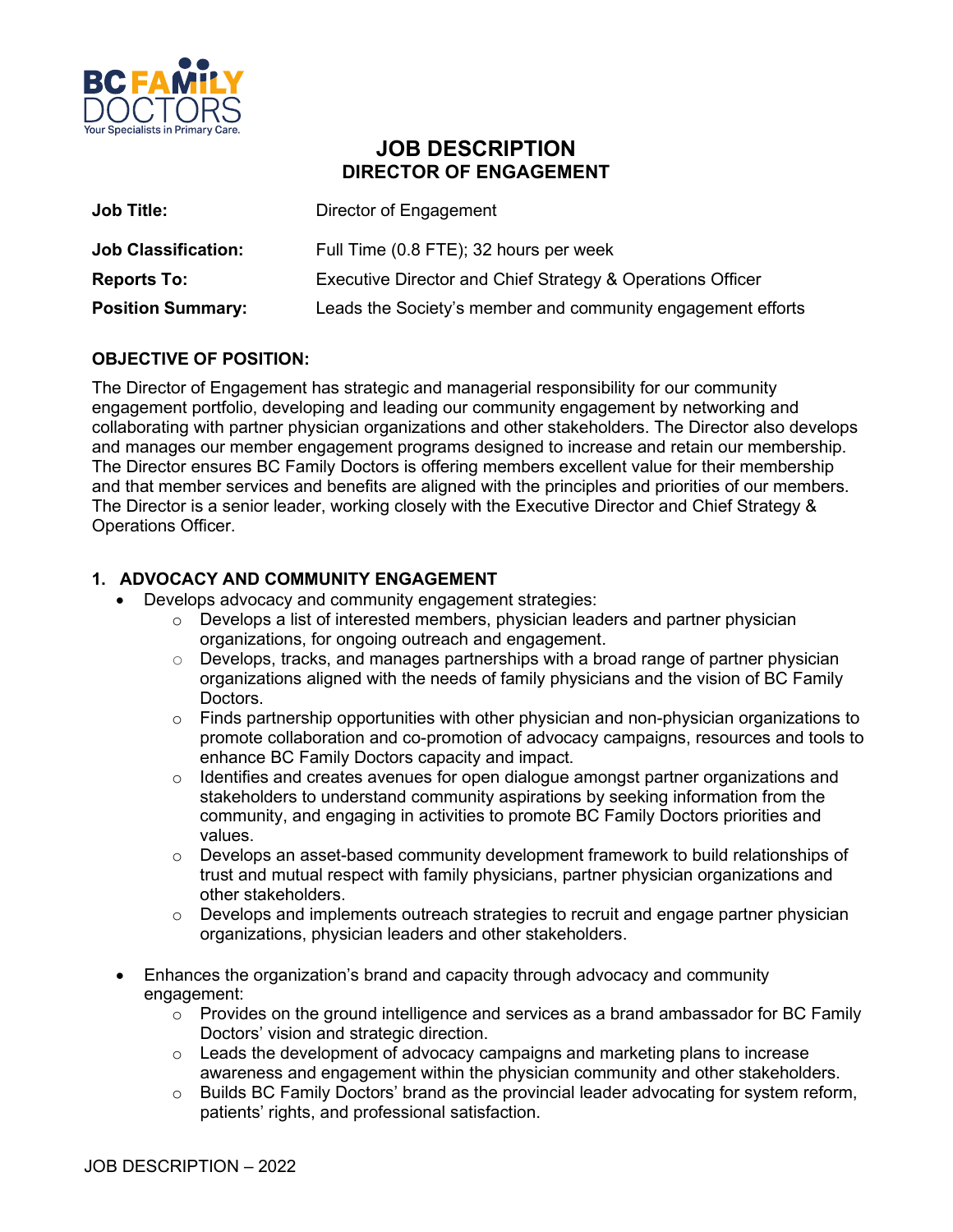

- o Develops strong relationships with physician leaders and staff in partner physician organizations, continuously listening for ways to support family physicians and BC Family Doctors' goals.
- $\circ$  Builds awareness and connects the physician community and other stakeholders with BC Family Doctors services, resources and benefits.
- $\circ$  Represents BC Family Doctors in meetings with partner physician organizations, members, and various stakeholders to advance the organization's strategic vision and goals, in collaboration with the Executive Director and/or President.
- Designs and manages advocacy and community engagement activities:
	- $\circ$  Develops and manages advocacy efforts with partners and decision makers to support family physician leadership and well-being.
	- o Builds campaigns and coalitions amongst family physician organizations and other stakeholders to advance the needs of patients and physicians.
	- $\circ$  Facilitates community engagement opportunities by coordinating meetings, events, and programs/services in partnership with local Divisions staff and other partner organizations.
	- $\circ$  Designs and implements advocacy and community engagement activities to solicit input on issues facing the profession of family medicine.
	- $\circ$  Supervises and leads program and project teams including internal and contract staff to organize community engagement events.
	- $\circ$  Monitors advocacy and community engagement practice trends and identifies opportunities that promote innovation and improvements in our efforts to advocate and support family physicians.
	- o Measures the impact of advocacy and community engagement activities across the organization on a regular basis and reports to the Board.

### **2. MEMBER ENGAGEMENT**

- Guides and provides thought leadership on BC Family Doctors member engagement strategies.
	- $\circ$  Leads strategic conversations to evolve membership structures and achieve membership growth.
	- $\circ$  Develops inclusive engagement approaches to expand our reach and connections with family physicians across the province.
	- $\circ$  Evaluates membership recruitment and retention efforts, as well as member benefits and programs, and develops a plan to enhance member recruitment, onboarding, engagement, and benefits.
	- $\circ$  Provides strategic advice to the Executive Director and Chief Strategy & Operations Officer related to member engagement, retention, and growth, as aligned with the organization's strategic plan.
- Leads and manages member recruitment and retention:
	- $\circ$  Develops and manages ongoing membership strategies designed to recruit and retain family physicians working in a variety of practices and environments.
	- $\circ$  Develops communications strategies for membership recruitment, renewal, and retention.
	- $\circ$  Works with the staff team and consultants to create and implement a variety of membership recruitment and retention communications and marketing collateral.
	- $\circ$  Identifies value-added offerings to attract and retain members (e.g., professional development, leadership activities, and tools/resources) and implements such offerings in collaboration with the staff team as well as sector partners, as appropriate.